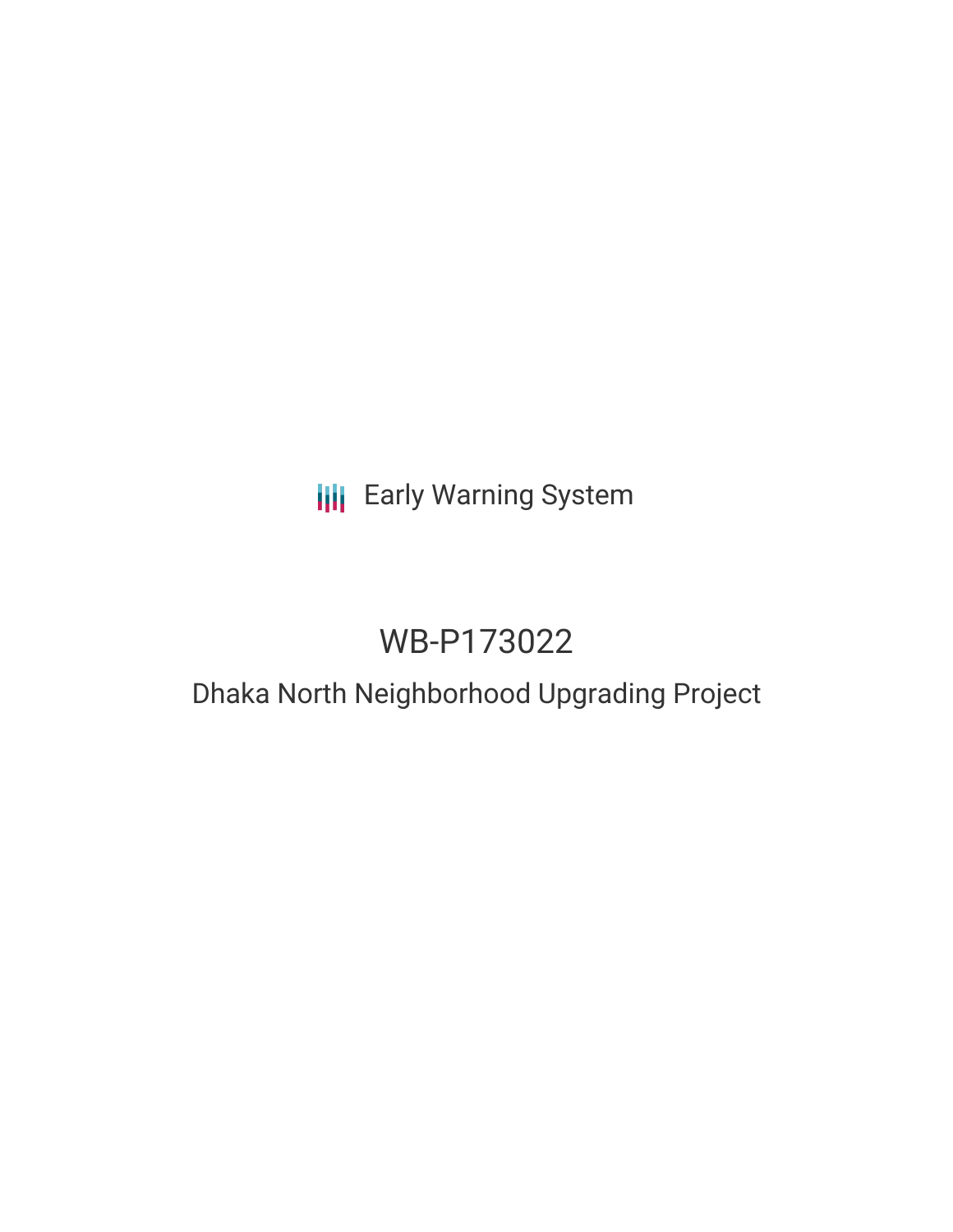

#### **Quick Facts**

| <b>Countries</b>               | Bangladesh               |
|--------------------------------|--------------------------|
| <b>Financial Institutions</b>  | World Bank (WB)          |
| <b>Status</b>                  | Proposed                 |
| <b>Bank Risk Rating</b>        | B                        |
| <b>Voting Date</b>             | 2020-05-18               |
| <b>Borrower</b>                | Government of Bangladesh |
| <b>Sectors</b>                 | Infrastructure           |
| <b>Investment Type(s)</b>      | Loan                     |
| <b>Investment Amount (USD)</b> | \$100.00 million         |
| <b>Project Cost (USD)</b>      | \$106.00 million         |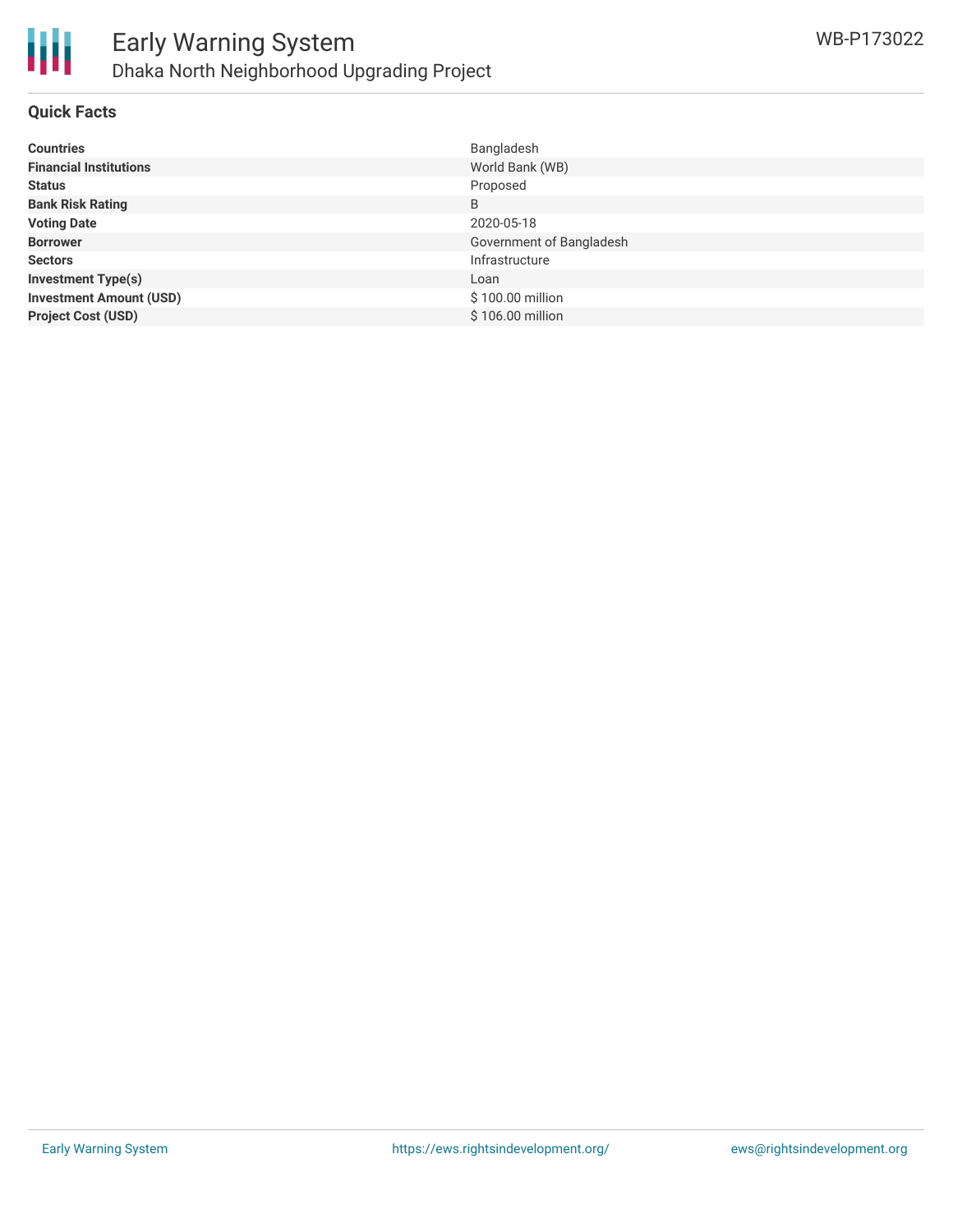

### **Project Description**

According to bank documents, The proposed project objective is "To enhance public space and improve urban services in selected neighborhoods in Dhaka." The project's components include Component 1: Upgrading public spaces in selected neighborhoods, Component 2: Enhancing Citizen Services Delivery and City Managemen, Component 3: Capacity building and support for project implementation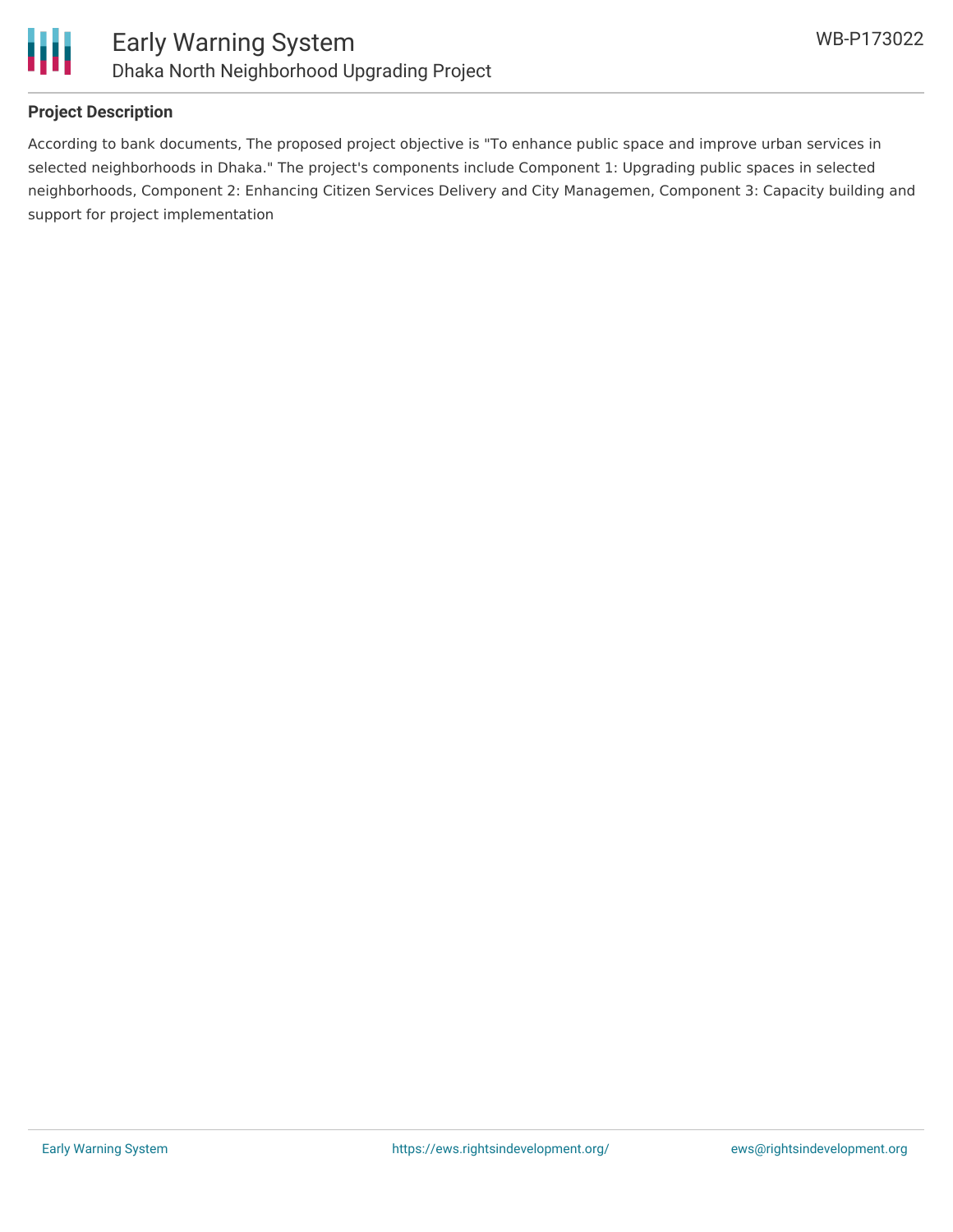

### **Investment Description**

World Bank (WB)

Co-financing: Borrower US\$ 6 million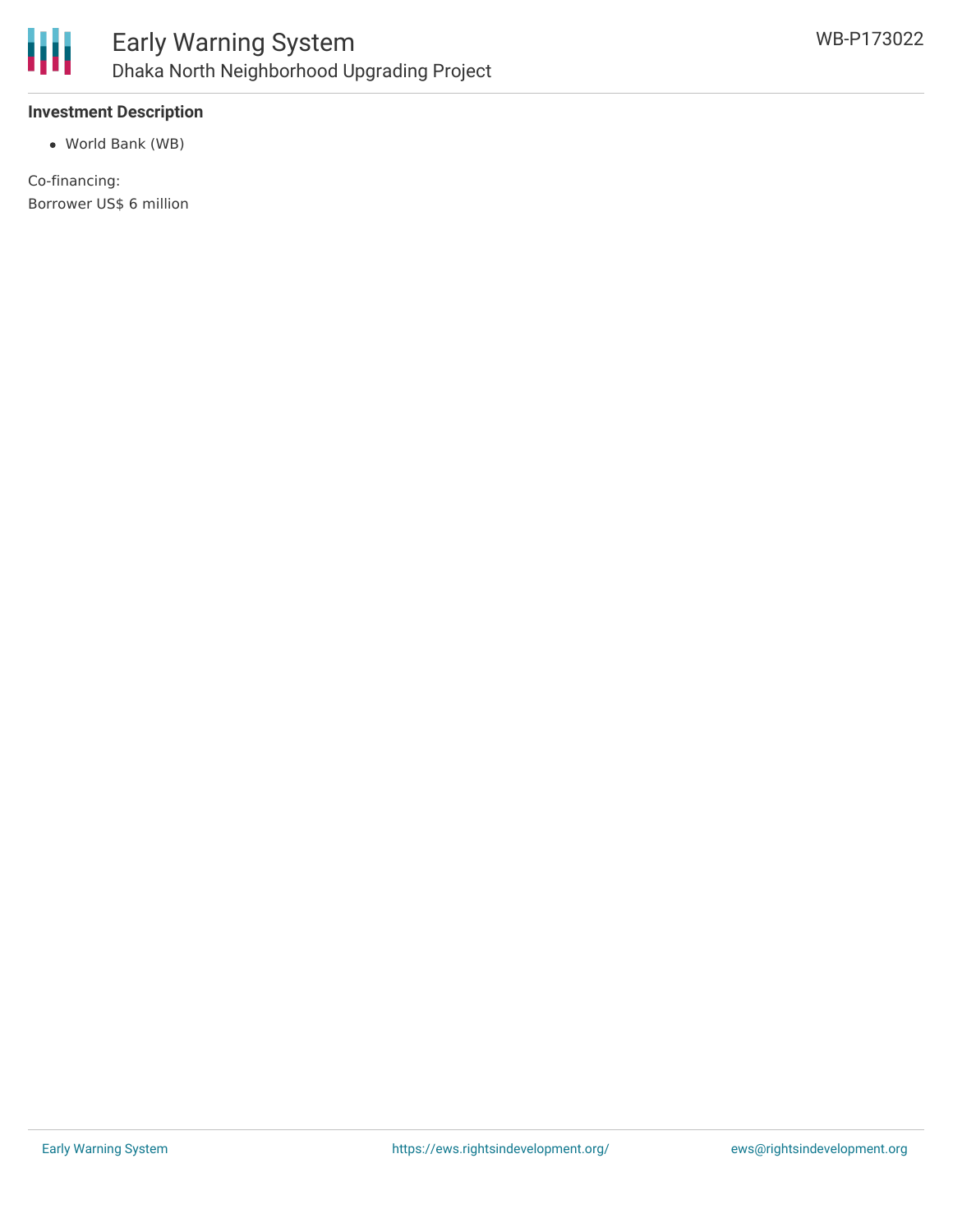

### Early Warning System Dhaka North Neighborhood Upgrading Project

| <b>Private Actor 1</b> | <b>Private Actor</b><br>l Role | <b>Private Actor</b><br>l Sector | <b>Relation</b>          | <b>Private Actor 2</b>       | <b>Private Actor</b><br>2 Role | <b>Private Actor</b><br>2 Sector |  |
|------------------------|--------------------------------|----------------------------------|--------------------------|------------------------------|--------------------------------|----------------------------------|--|
|                        | $\overline{\phantom{a}}$       | $\overline{\phantom{0}}$         | $\overline{\phantom{0}}$ | Dhaka North City Corporation | Client                         | $-$                              |  |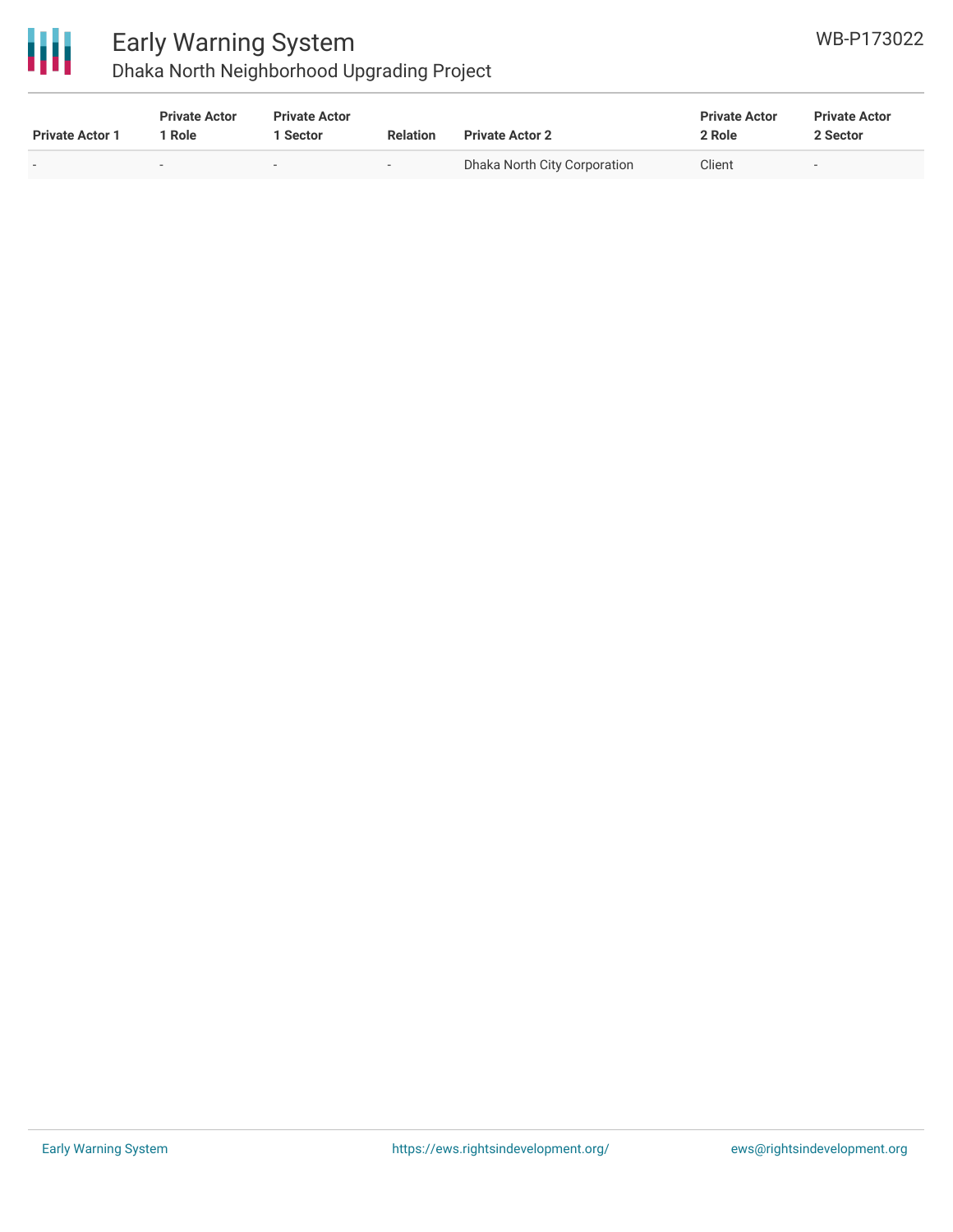

### **Contact Information**

World Bank Shenhua Wang, Senior Urban Development Specialist

Borrower/Client/Recipient Economic Relations Division, Ministry of Finance Shahabuddin Patwary, Additional Secretary wingchief[-wb@erd.gov.bd](mailto:wb@erd.gov.bd)

Implementing Agencies Dhaka North City Corporation Atiqul IslamMayormayor@dncc.gov.bd

### **ACCOUNTABILITY MECHANISM OF WORLD BANK**

The World Bank Inspection Panel is the independent complaint mechanism and fact-finding body for people who believe they are likely to be, or have been, adversely affected by a World Bank-financed project. If you submit a complaint to the Inspection Panel, they may investigate to assess whether the World Bank is following its own policies and procedures for preventing harm to people or the environment. You can contact the Inspection Panel or submit a complaint by emailing ipanel@worldbank.org. You can learn more about the Inspection Panel and how to file a complaint at: <https://www.inspectionpanel.org> .